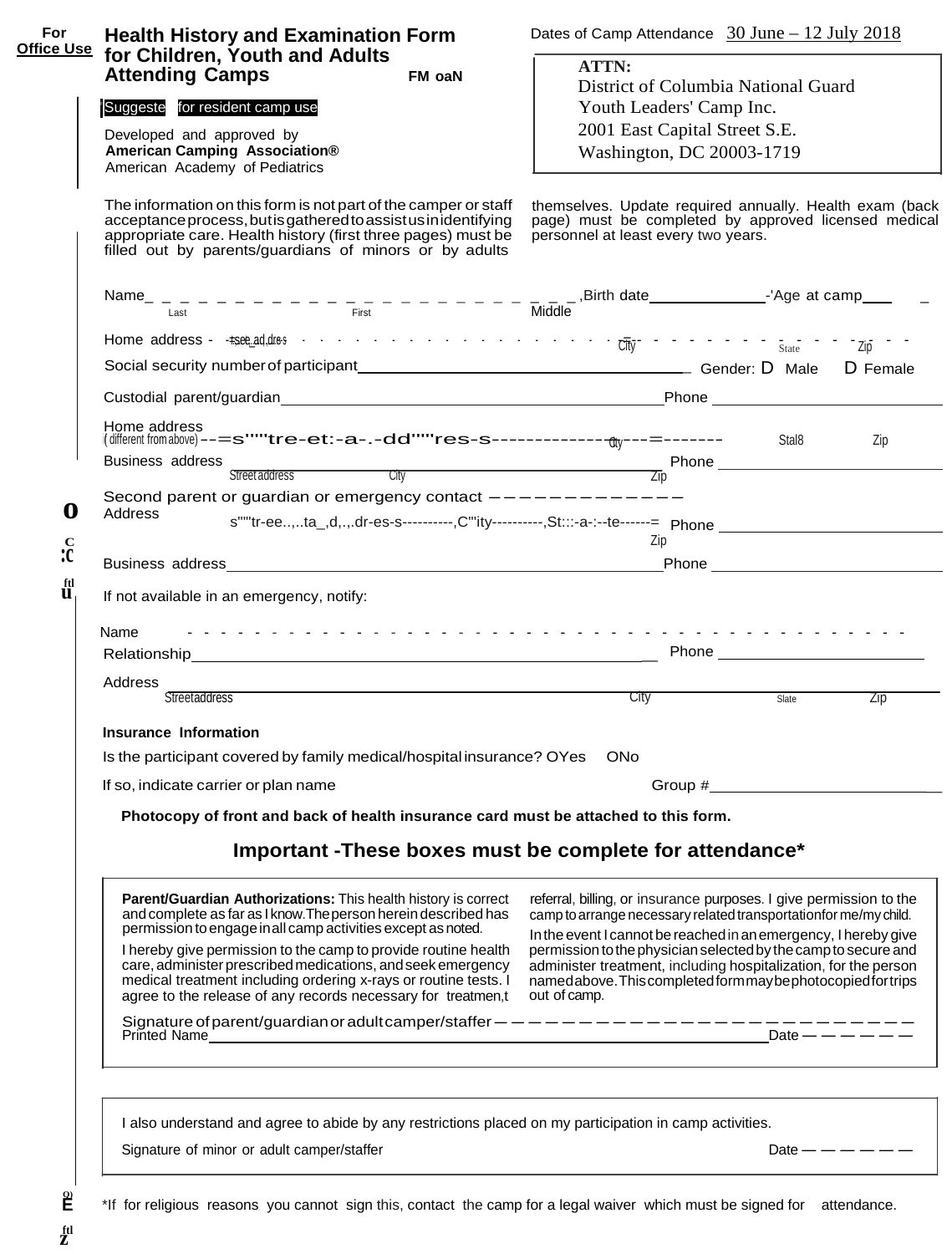# **Health History**

background to provide appropriate care. The intent of this should be provided to camp health information is to provide camp health care personnel the participant's arrival in camp. Provide complibackground to provide appro

The following information must be filled in by the parent/ completed form for your records. Any changes to this form guardian, or adult camper or staft member. The intent of this should be provided to camp health personnel upon information is to provide camp health care personnel the participant's arrival in camp. Provide complete information so

**ALLERGIES** List all known. Describe reaction and management of the reaction.

| <b>Medication allergies (list)</b> |                                                                                        |
|------------------------------------|----------------------------------------------------------------------------------------|
|                                    | contract of the                                                                        |
|                                    |                                                                                        |
| Food allergies (list)              | <b>Contractor</b><br>$\sim$                                                            |
|                                    |                                                                                        |
|                                    | Other allergies (list) - include insect stings, hay fever, asthma, animal dander, etc. |
|                                    |                                                                                        |
| $\sim 10^{-1}$                     |                                                                                        |

## **MEDICATIONS BEING TAKEN**

nonprescription drugs) taken routinely. Bring enough medication to last the entire time at camp. Keep it in the original

Please list ALL medications (including over-the-counter or packaging/bottle that identifies the prescribing physician (if a nonprescription drugs) taken routinely. Bring enough prescription drug), the name of the medicatio

OThis person takes NO medications on a routine basis.

|        | Dosage _____________Specific times taken each day ______________________________                              |
|--------|---------------------------------------------------------------------------------------------------------------|
|        |                                                                                                               |
| Med #2 | Dosage ____________Specific times taken each day _______________________________                              |
|        |                                                                                                               |
|        | Med #3_________________________________Dosage____________Specific times taken each day ______________________ |
|        |                                                                                                               |

## **RESTRICTIONS**

The following restrictions apply to this individual.

## **Dietary**

|                                     |  | □ Does not eat red meat |  |
|-------------------------------------|--|-------------------------|--|
| $\Box$ Property and a set of $\Box$ |  |                         |  |

□ Does not eat pork □ Does not eat eggs  $\Box$  Does not eat poultry  $\Box$  Does not eat seafood  $\Box$  Does not eat dairy products

 $\Box$ Other (describe)

Explain any restrictions to activity (e.g. what cannot be done, what adaptations or limitations are necessary)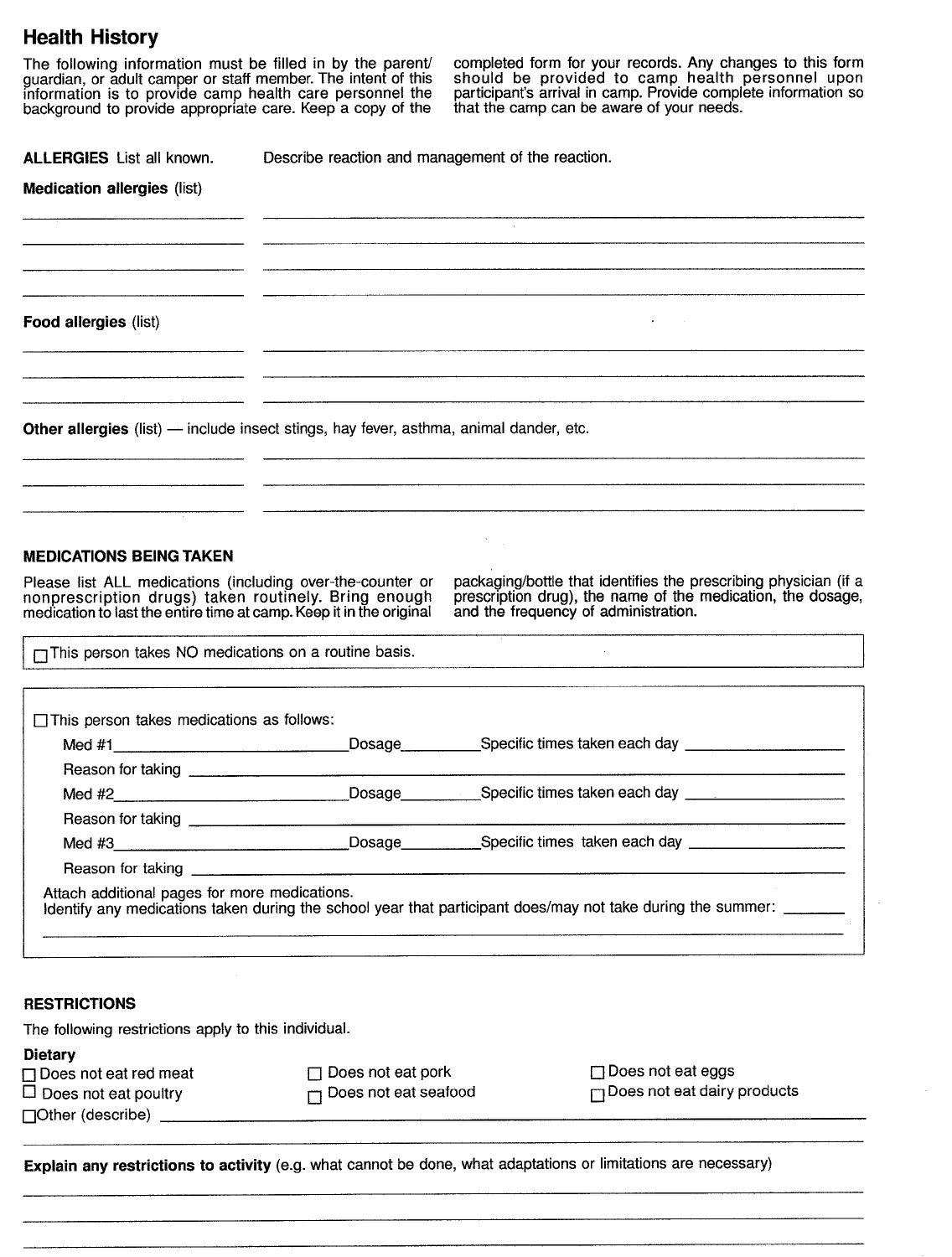## General Questions (Explain "yes" answers below.)

| Has/does the participant:                         |        | Yes No        |                                               | Yes No       |              |
|---------------------------------------------------|--------|---------------|-----------------------------------------------|--------------|--------------|
| 1. Had any recent injury, illness or infectious   |        |               | 17. Ever had problems with joints             |              |              |
|                                                   | $\Box$ | $\mathbf{I}$  |                                               | $\mathsf{L}$ | $\Box$       |
| 2. Have a chronic or recurring illness/condition? |        |               | 18. Have an orthodontic appliance being       |              |              |
|                                                   | П<br>п | Е<br>$\Gamma$ | 19. Have any skin problems (e.g., itching,    |              |              |
|                                                   | П      | $\Gamma$      |                                               | $\mathbf{1}$ | $\mathbf{L}$ |
|                                                   | П      | П             |                                               |              | П            |
|                                                   | П      | ш             |                                               |              | П            |
| 8. Wear glasses, contacts or protective           |        |               | 22. Had mononucleosis in the past 12 months?  |              | $\mathbf{I}$ |
|                                                   |        | $\mathbf{L}$  | 23. Had problems with diarrhea/constipation?  |              | $\Box$       |
|                                                   | П      | ┍             |                                               |              | $\Box$       |
| 10. Ever passed out during or after exercise?     | П      |               | 25. If female, have an abnormal menstrual     |              |              |
| 11. Ever been dizzy during or after exercise?     | □      | $\Box$        |                                               |              | - ITT        |
|                                                   | ⊔      | E             |                                               | П            | Л            |
| 13. Ever had chest pain during or after exercise? | $\Box$ | $\Box$        |                                               |              | П            |
|                                                   | П      | г             | 28. Ever had emotional difficulties for which |              |              |
| 15. Ever been diagnosed with a heart murmur?      | П      | Г             |                                               |              | Л            |
| 10 Ever had haak arablama?                        |        |               |                                               |              |              |

## Please explain any "yes" answers, noting the number of the questions.

16. Ever had back problems? . o 0

Which of the following<br>has the participant had?<br>Vaccine: Dates: Mo/Yr Mo/Yr has the participant had? Vaccine: Dates: Mo/Yr Mo/Yr Mo/Yr Mo/Yr Mo/Yr Mo/Yr Mo/Yr □ Measles DTP<br>□ Chicken pox TD( TD (tetanus/diphtheria)  $\square$ Griickeri pox<br> $\square$  German measles  $\square$  Tetanus ⊐ German measies<br>□ Mumps Polio  $\square$  Mumps Polio<br> $\square$  Hepatitis A MMR  $\overline{\phantom{a}}$ D HepatitisB **D** and D and D and D and D and D and D and D and D and D and D and D and D and D and D and D and D and D and D and D and D and D and D and D and D and D and D and D and D and D and D and D and D and D and D a **Thepatitis C** or Mumps or Rubella TB Mantoux Test **Haemophilus** influenza B Date of last test \_ Hepatitis B Varicella (chicken pox)

Use this space to provide any additional information about the participant's behavior and physical, emotional, or mental health about which the camp should be aware.